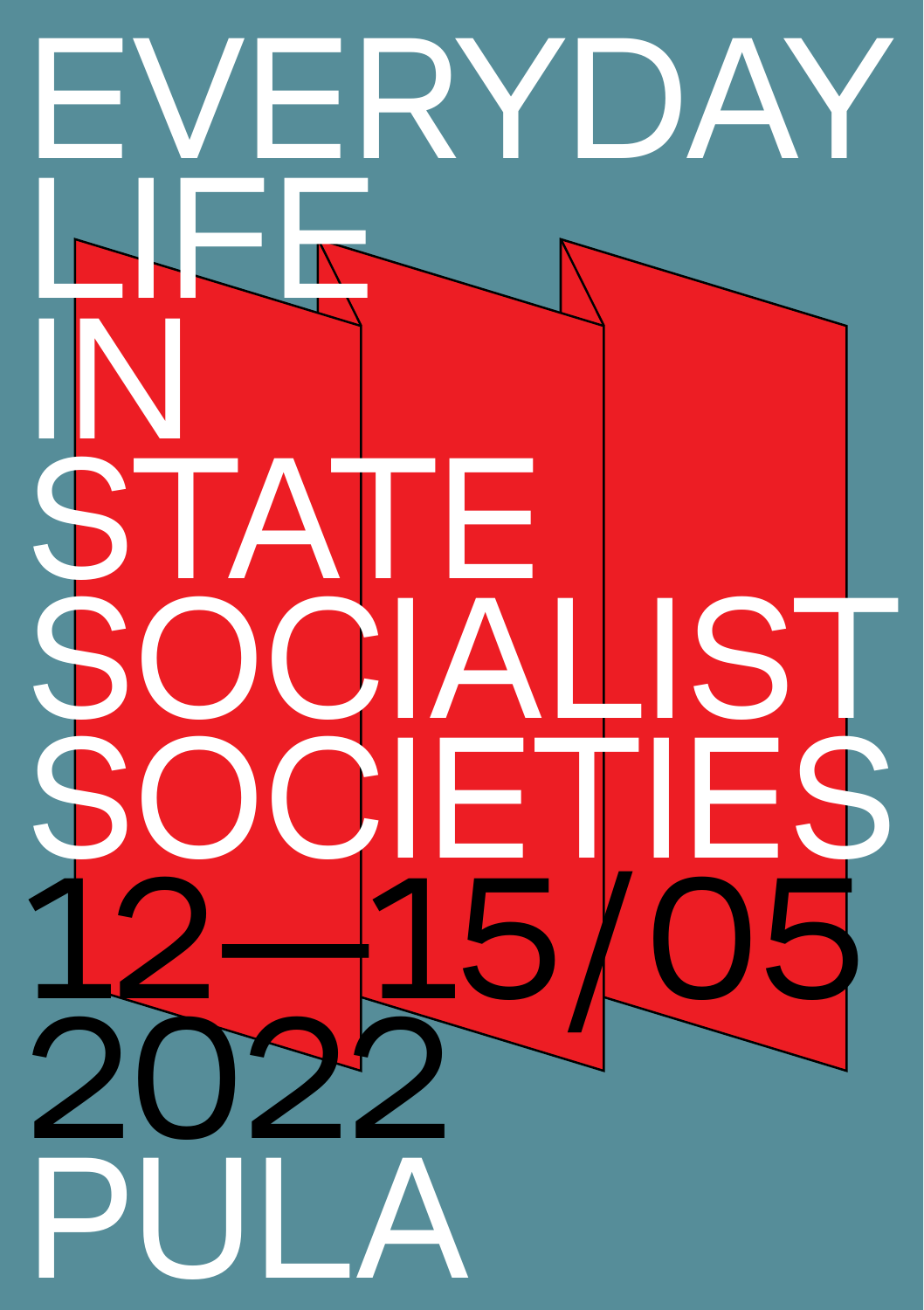12/05 THURSDAY

### **17:00 OPENING OF THE CONFERENCE**

**17:30**—**18:30 KEYNOTE**

**Igor Duda** [Juraj Dobrila University, Pula] **Social Self-Management as a Leisure Activity in Socialist Yugoslavia**

**19:00 DINNER**

# 13/05 FRIDAY

**11:00**—**13:00 PANEL 1 «WORK»** Discussant: **Eszter Barth** [Hannah Arendt Institute, Dresden]

> **Sara Žerić** [University of Regensburg] **Impact of ‹Gastarbeiters› on Economic and Social Life of Imotski Area (1968**‒**1989)**

**Faruh Kuziev** [Central European University, Budapest] **Everyday Life Under State Socialism: A Microhistory of a Scientific Sovkhoz**

**Melanie Foik** [University of Münster] **Being a Nurse in Socialist Poland: Political Promises and Everyday Realities in the 1950s and 1960s**

**Márton Szarvas** [Central European University, Budapest] **Late-Socialist Policies on the House of Culture in Hungary. Reforms, Dissent, and Labor in Civic Cultivation**

### **13:00**—**14:00 LUNCH**

**14:00**—**16:00 PANEL 2 «EVERYDAY TENSIONS AND VERNACULAR JUSTIFICATIONS»** Discussant: **Goran Music** [University of Vienna]

> **Sašo Slaček Brlek/Jernej Kaluža** [University of Ljubljana] **The Impact of Everyday News Consumption on the Legitimation of Self-governing Socialism**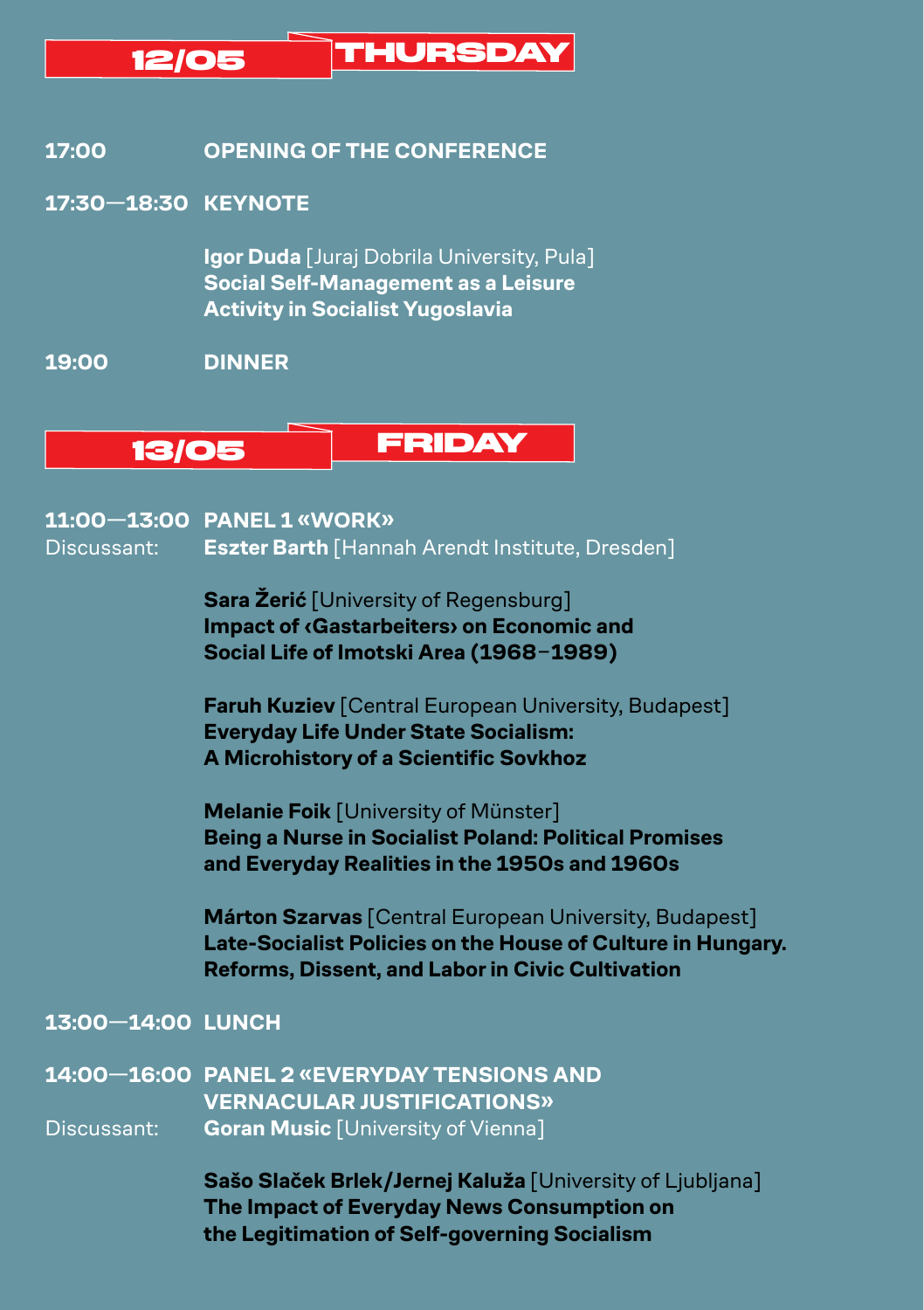**Arina Kolodina** [European University St. Petersburg] **Resolving the Moral Conflicts of Everyday Life. Citizen's Mutual Control and Complaints on the Komsomol Members in the USSR (1950**‒**1960)**

**George Bodie** [University of Cambridge] **Everyday Internationalism: Solidarity Culture in the GDR**

**Clemens Villinger** [Leibniz Centre for Contemporary History, Erfurt] **From Unjust Equality to Just Inequality? Everyday Practices of Performance and Consumption in East Germany (1980**‒**1995)**

**16:00**—**16:15 COFFE BREAK**

**16:15**—**18:15: PANEL 3 «FILLING THE GAPS IN REDISTRIBUTION SYSTEMS»** Discussant **Ulf Brunnbauer** [Leibniz Institute for East and Southeast European Studies, Regensburg]

> **Jelka Piškurić** [Institute of Contemporary History, Ljubljana] **Illegal Construction as Multifaceted Subculture. An Expression of Necessity, Opposition or Cultural Norms?**

**Sokolova Anna** [Institute for Ethnology and Anthropology, Russian Academy of Sciences, Moscow] **Market Consumption on the Edge of Socialist State**

**Marie Láníková** [Masaryk University, Brno] **«Come and join the Women' Union, there are such interesting lectures!»: Women's Agency, Solidarity, and Expert Networks in the Czechoslovak Women's Union, 1967**‒**1989**

# **18:30**—**19:30 KEYNOTE**

**Marsha Siefert** [Central European University, Budapest] **The Cultural Industries, Socialist Style: Creativity, Collectivity, and Work**

**19:30 DINNER**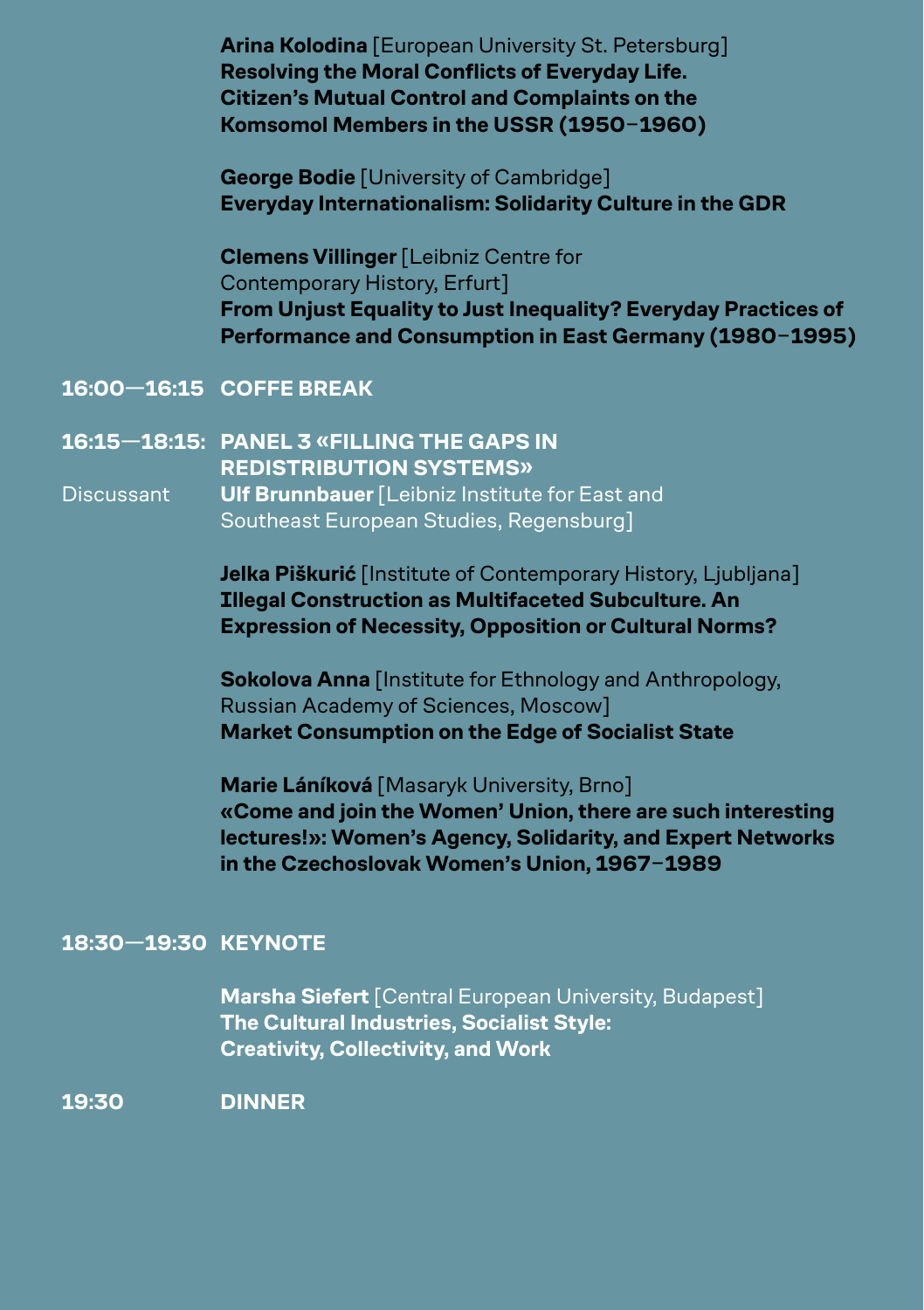# 14/05 SATURDAY

# **11:00**—**13:00 PANEL 4 «CULTURE, LEISURE, EVERYDAY»** Disscusant: **Igor Duda** [Juraj Dobrila University, Pula]

**Evgeniia Platonova** [Higher School of Economics, St. Petersburg] **Making a Soviet Man: Propaganda, Clothing Design and Everyday Fashion in the 1960s**‒**1970s**

**Marko Zubak/Goran Krnić** [Croatian Institute for History, Zagreb | University of Oldenburg] **Turning Sport into Lifestyle: The Case of Late Socialist Yugoslav Street Basketball**

**Claudiu Oancea** [Independent Researcher, Bucharest] **Rocking Out, Giving In: Rock Music in Socialist Romania between Everyday Life, Ideology, and Entertainment**

**Olha Martynyuk** [National Technical University of Ukraine, Kyiev] **Bicycles** 

## **13:00**—**14:00 LUNCH**

**14:00**—**16:00 PANEL 5 «WORLDS OF INTIMACY»** Discussant: TBA

> **Uku Lember** [Tallinn University] **Cultural fusion and border making in mixed family settings in Late Soviet Estonia and Ukraine**

**Alissa Klots** [University of Pittsburgh] **Friendship, love and sex in the lives of Soviet working-class youth**

**Mona Claro** [University of Liège] **Contraception in the Eastern Bloc (1955**‒**1987): Divergent state biopolitics, and the central role of the IUD**

**Jill Massimo [University of North Carolina, Charlotte] Gendering Eigen-Sinn: Women, power, and everyday life in socialist Romania**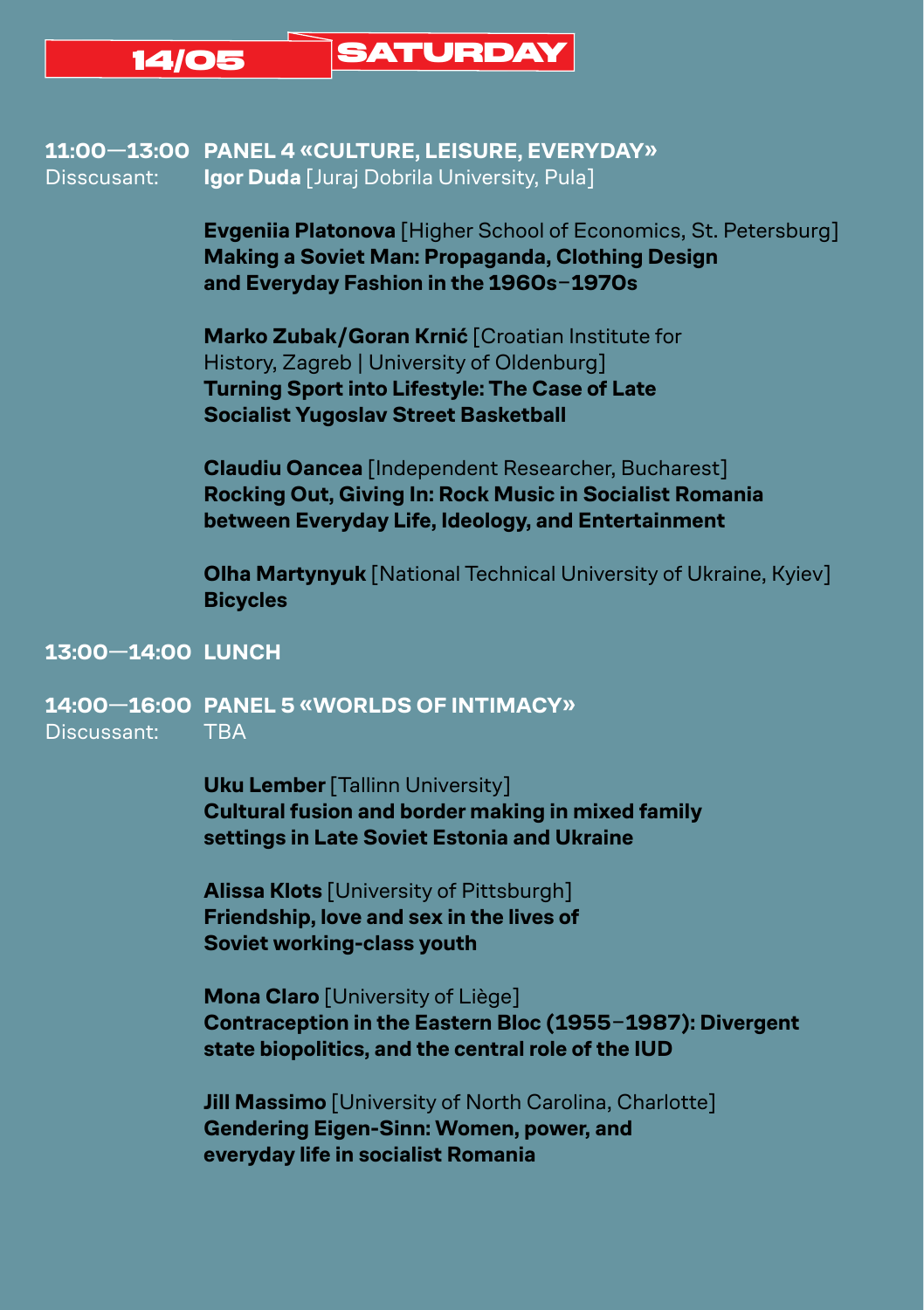**18:30**—**19:30 KEYNOTE**

**Martha Lampland** [University of California, San Diego] **Folklore as Political Commentary, or How We Laughed the Time Away in Socialism**

**19:30 DINNER**



# **10:00**—**12:00 ROUNDTABLE EVERYDAY LIFE IN STATE SOCIALIST SOCIETIES**  — **STATUS AND PERSPECTIVES FOR HISTORICAL SCIENCE**

**12:00**—**13:00 LUNCH**

**Sveučilište Jurja Dobrile u Puli Fakultet ekonomije i turizma "Dr. Mijo Mirković"**

**Juraj Dobrila University of Pula Faculty of Economics and Tourism "Dr. Mijo Mirković"**

**Preradovićeva 1**/**1, Pula**

**četvrtak/thursday** — **dvorana Pula (Lecture Hall Pula) pet**‒**ned/fri**‒**sat** — **dvorana Istra (Lecture Hall Istra)**